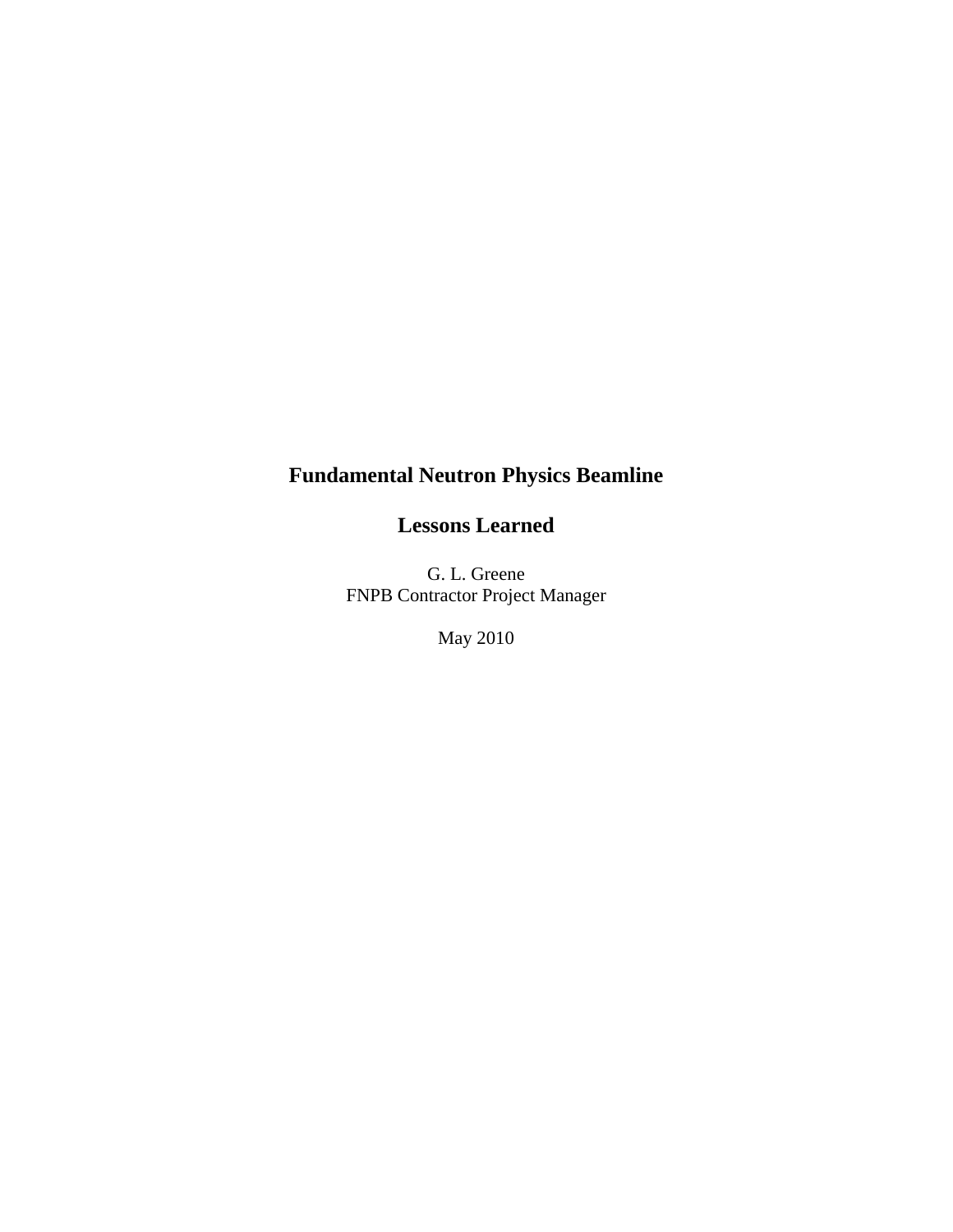### **Introduction**

The Fundamental Neutron Physics Beamline (FNPB) M.I.E. was completed on schedule, on budget, and met all technical baseline specifications. The 16 major milestones were met on or ahead of schedule with the exception of two that were delayed by SNS operations. Most project activities were carried out successfully and with no more than normal difficulty. The FNPB project team identified two issues that rise to the level of a "lesson learned" that may be applicable to other DOE projects.

## **External Building Cost**

A major cost element of the FNPB (TPC \$9.2M) was an external building that is immediately adjacent to the SNS target building. The initial specification called for a building with a floor area of >175 $m^2$ . The baseline estimate for this construction, including design was \$1360k including design. The final cost was \$2320k. Approximately \$300k of this cost increase was due to a formally approved baseline change to increase the area and height of the building to accommodate updated users requirements. Nonetheless, the remaining cost increase of \$660k was significant and represented nearly ½ of the *overall* project contingency. It is therefore instructive to understand how the original estimate was in error.

The original estimate was performed by a professional construction estimator (subcontractor) with extensive experience as a member of the SNS project team. This was a highly detailed estimate that apparently conformed to conventional standards for construction cost estimation. It was, however, found to be flawed due to incorrect assumptions concerning overhead costs for construction subcontractors. This was a particular issue for the FNPB which was an addition to the SNS but was not included as part of the SNS project baseline.

When actual bids for building construction were received, it was clear that even with corrected overhead rates, the cost estimates were significantly low. Following extensive discussion with ORNL procurement personnel is was concluded that this was due to a combination of factors which include:

- 1. The relatively small size of the building contract implies that the additional fixed costs associated with construction on a DOE reservation represent a much larger fraction of the total cost.
- 2. Compared with commercial construction, there were fewer bidders due to the additional paperwork required for national laboratory procurement.

#### **Lesson Learned**

- 1. Assumptions concerning overhead rates should be carefully reviewed. This is especially important for modest upgrades to major facilities.
- 2. Absent significant changes to procurement policies, conventional construction of small to modest scale should be assigned significant additional contingency to account for cost risks which are not accounted for in standard methodologies.